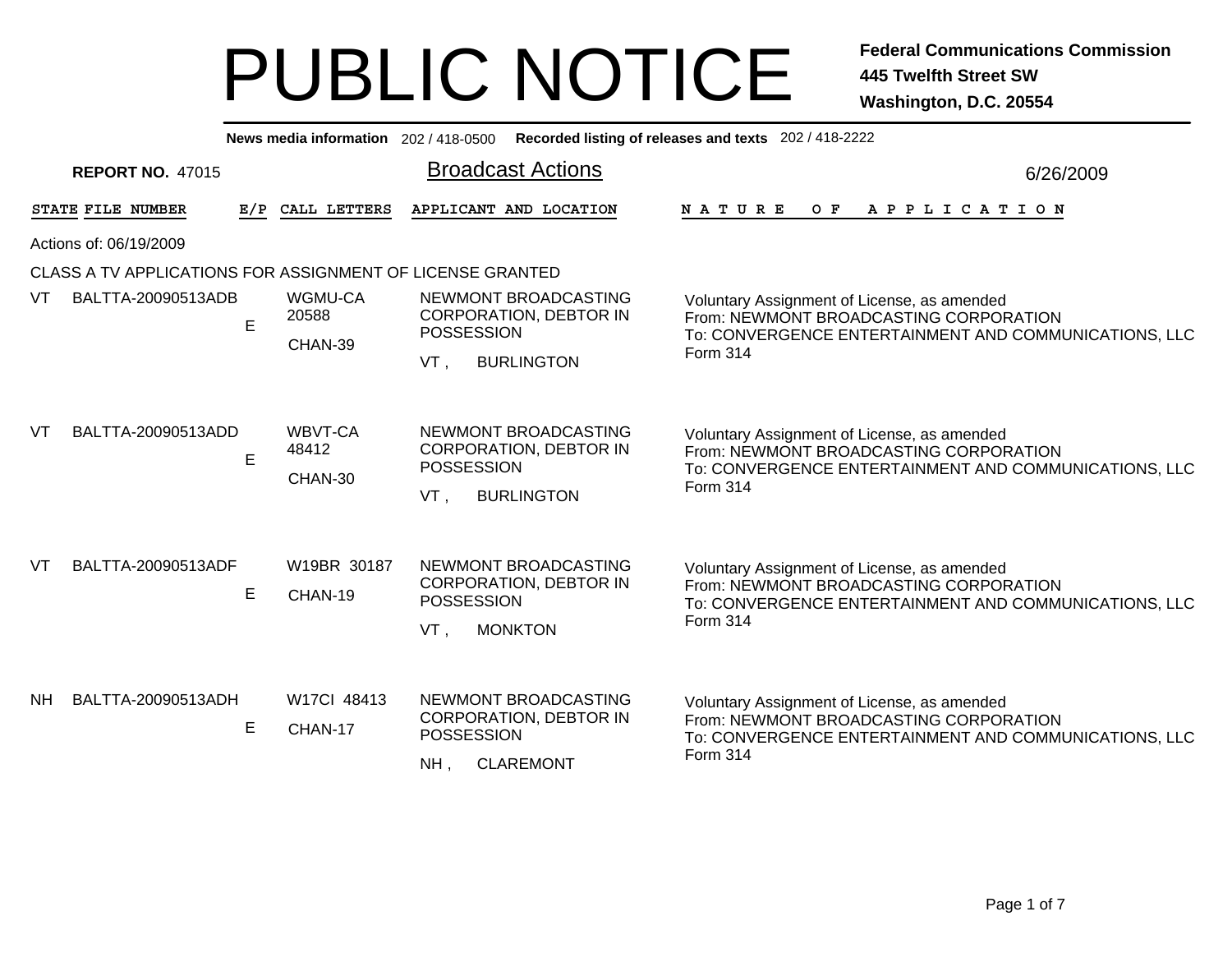|           |                         |   | News media information 202 / 418-0500 |                                                                                                        | Recorded listing of releases and texts 202 / 418-2222                                                                                                             |
|-----------|-------------------------|---|---------------------------------------|--------------------------------------------------------------------------------------------------------|-------------------------------------------------------------------------------------------------------------------------------------------------------------------|
|           | <b>REPORT NO. 47015</b> |   |                                       | <b>Broadcast Actions</b>                                                                               | 6/26/2009                                                                                                                                                         |
|           | STATE FILE NUMBER       |   | E/P CALL LETTERS                      | APPLICANT AND LOCATION                                                                                 | N A T U R E<br>O F<br>A P P L I C A T I O N                                                                                                                       |
|           | Actions of: 06/19/2009  |   |                                       |                                                                                                        |                                                                                                                                                                   |
|           |                         |   |                                       | TV TRANSLATOR OR LPTV STATION APPLICATIONS FOR ASSIGNMENT OF LICENSE GRANTED                           |                                                                                                                                                                   |
| VT.       | BALTTL-20090513ADC      | E | W61CE 18019<br>CHAN-61                | NEWMONT BROADCASTING<br><b>CORPORATION, DEBTOR IN</b><br><b>POSSESSION</b><br>VT,<br><b>RUTLAND</b>    | Voluntary Assignment of License, as amended<br>From: NEWMONT BROADCASTING CORPORATION<br>To: CONVERGENCE ENTERTAINMENT AND COMMUNICATIONS, LLC<br><b>Form 314</b> |
| <b>VT</b> | BALTTL-20090513ADE      | E | W52CD 48411<br>CHAN-52                | NEWMONT BROADCASTING<br><b>CORPORATION, DEBTOR IN</b><br><b>POSSESSION</b><br>VT.<br><b>ST. ALBANS</b> | Voluntary Assignment of License, as amended<br>From: NEWMONT BROADCASTING CORPORATION<br>To: CONVERGENCE ENTERTAINMENT AND COMMUNICATIONS, LLC<br><b>Form 314</b> |
| <b>NY</b> | BALTTL-20090513ADG      | E | W49BI 30186<br>CHAN-49                | NEWMONT BROADCASTING<br><b>CORPORATION, DEBTOR IN</b><br><b>POSSESSION</b><br><b>ELLENBURG</b><br>NY.  | Voluntary Assignment of License, as amended<br>From: NEWMONT BROADCASTING CORPORATION<br>To: CONVERGENCE ENTERTAINMENT AND COMMUNICATIONS, LLC<br><b>Form 314</b> |
| VT.       | BALTTL-20090513ADI      | E | W54CV 48410<br>CHAN-54                | NEWMONT BROADCASTING<br><b>CORPORATION</b><br><b>BARRE</b><br>VT.                                      | Voluntary Assignment of License, as amended<br>From: NEWMONT BROADCASTING CORPORATION<br>To: CONVERGENCE ENTERTAINMENT AND COMMUNICATIONS, LLC<br>Form 314        |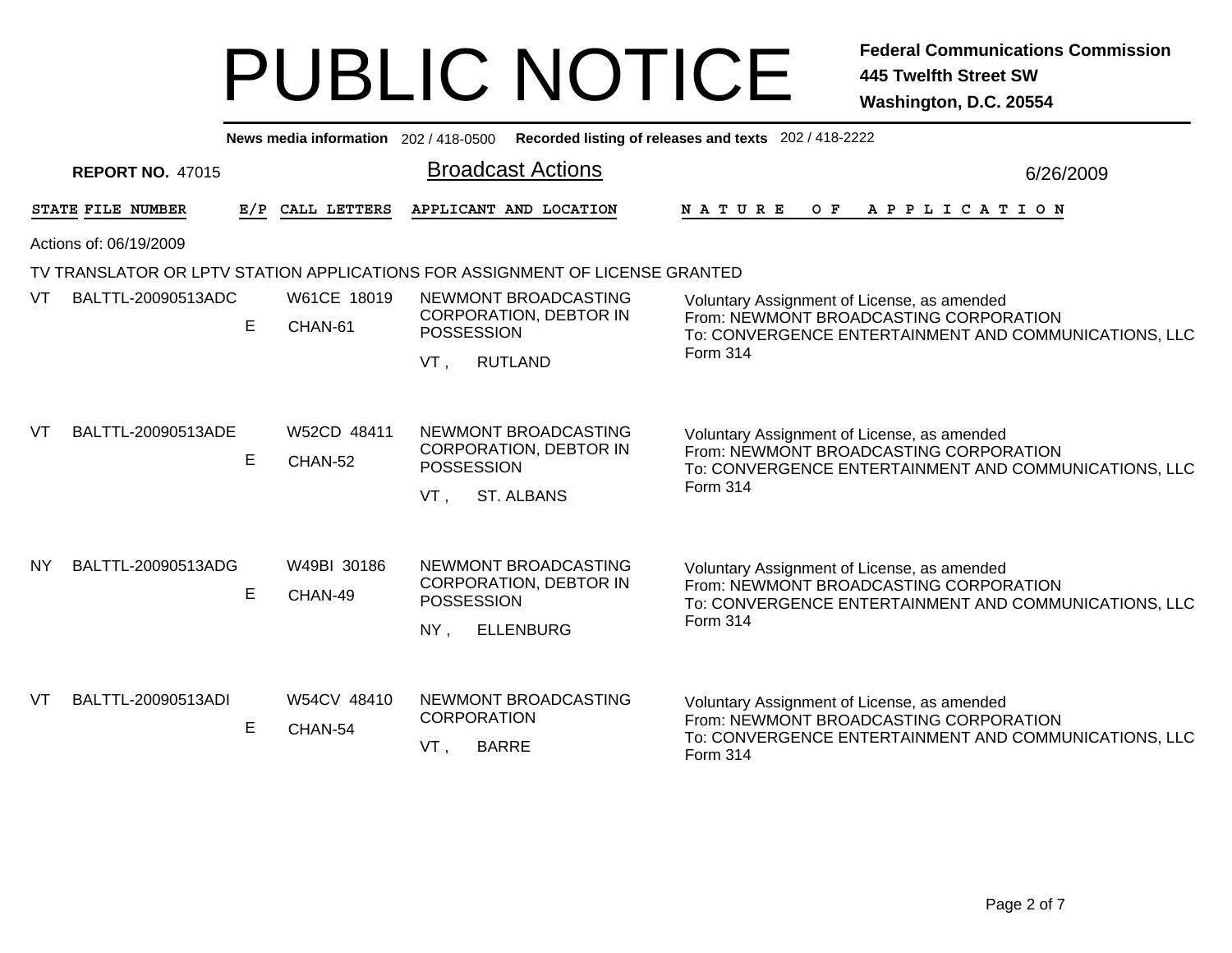|      |                                                         |     |                   |                           |                                                                              | News media information 202 / 418-0500 Recorded listing of releases and texts 202 / 418-2222                 |           |  |  |  |  |
|------|---------------------------------------------------------|-----|-------------------|---------------------------|------------------------------------------------------------------------------|-------------------------------------------------------------------------------------------------------------|-----------|--|--|--|--|
|      | <b>REPORT NO. 47015</b>                                 |     |                   |                           | <b>Broadcast Actions</b>                                                     |                                                                                                             | 6/26/2009 |  |  |  |  |
|      | STATE FILE NUMBER                                       | E/P | CALL LETTERS      |                           | APPLICANT AND LOCATION                                                       | N A T U R E<br>O F<br>A P P L I C A T I O N                                                                 |           |  |  |  |  |
|      | Actions of: 06/19/2009                                  |     |                   |                           |                                                                              |                                                                                                             |           |  |  |  |  |
|      |                                                         |     |                   |                           | TV TRANSLATOR OR LPTV STATION APPLICATIONS FOR ASSIGNMENT OF LICENSE GRANTED |                                                                                                             |           |  |  |  |  |
| VT   | BALTTL-20090513ADJ                                      |     | W36CP 51863       |                           | NEWMONT BROADCASTING                                                         | Voluntary Assignment of License, as amended                                                                 |           |  |  |  |  |
|      |                                                         | E   | CHAN-36           | <b>CORPORATION</b><br>VT, | <b>NEWPORT</b>                                                               | From: NEWMONT BROADCASTING CORPORATION<br>To: CONVERGENCE ENTERTAINMENT AND COMMUNICATIONS, LLC<br>Form 314 |           |  |  |  |  |
|      | Actions of: 06/23/2009                                  |     |                   |                           |                                                                              |                                                                                                             |           |  |  |  |  |
|      | AM STATION APPLICATIONS FOR LICENSE TO COVER GRANTED    |     |                   |                           |                                                                              |                                                                                                             |           |  |  |  |  |
| CA – | BL-20080821AEG                                          |     | KIHH 160910       |                           | <b>IHR EDUCATIONAL</b>                                                       | License to cover.                                                                                           |           |  |  |  |  |
|      |                                                         | P   | 1400 KHZ          | <b>BROADCASTING</b>       |                                                                              |                                                                                                             |           |  |  |  |  |
|      |                                                         |     |                   | $CA$ ,                    | <b>EUREKA</b>                                                                |                                                                                                             |           |  |  |  |  |
|      | AM STATION APPLICATIONS FOR TRANSFER OF CONTROL GRANTED |     |                   |                           |                                                                              |                                                                                                             |           |  |  |  |  |
| VA   | BTC-20090527AFK                                         |     | <b>WLSD 69676</b> |                           | VALLEY BROADCASTING AND                                                      | <b>Voluntary Transfer of Control</b>                                                                        |           |  |  |  |  |
|      |                                                         | E   | 1220 KHZ          |                           | COMMUNICATIONS, INC.                                                         | From: WBT, INC<br>To: EARL W. BARNETTE                                                                      |           |  |  |  |  |
|      |                                                         |     |                   | VA,                       | <b>BIG STONE GAP</b>                                                         | Form 316                                                                                                    |           |  |  |  |  |
|      | AM STATION APPLICATIONS FOR DIRECT MEASUREMENT GRANTED  |     |                   |                           |                                                                              |                                                                                                             |           |  |  |  |  |
| MI   | BZ-20090126AGL                                          |     | <b>WLEW 67045</b> |                           | THUMB BROADCASTING, INC.                                                     | <b>Direct Measurement</b>                                                                                   |           |  |  |  |  |
|      |                                                         | P   | 1340 KHZ          | $MI$ ,                    | <b>BAD AXE</b>                                                               | Engineering Amendment filed 06/09/2009                                                                      |           |  |  |  |  |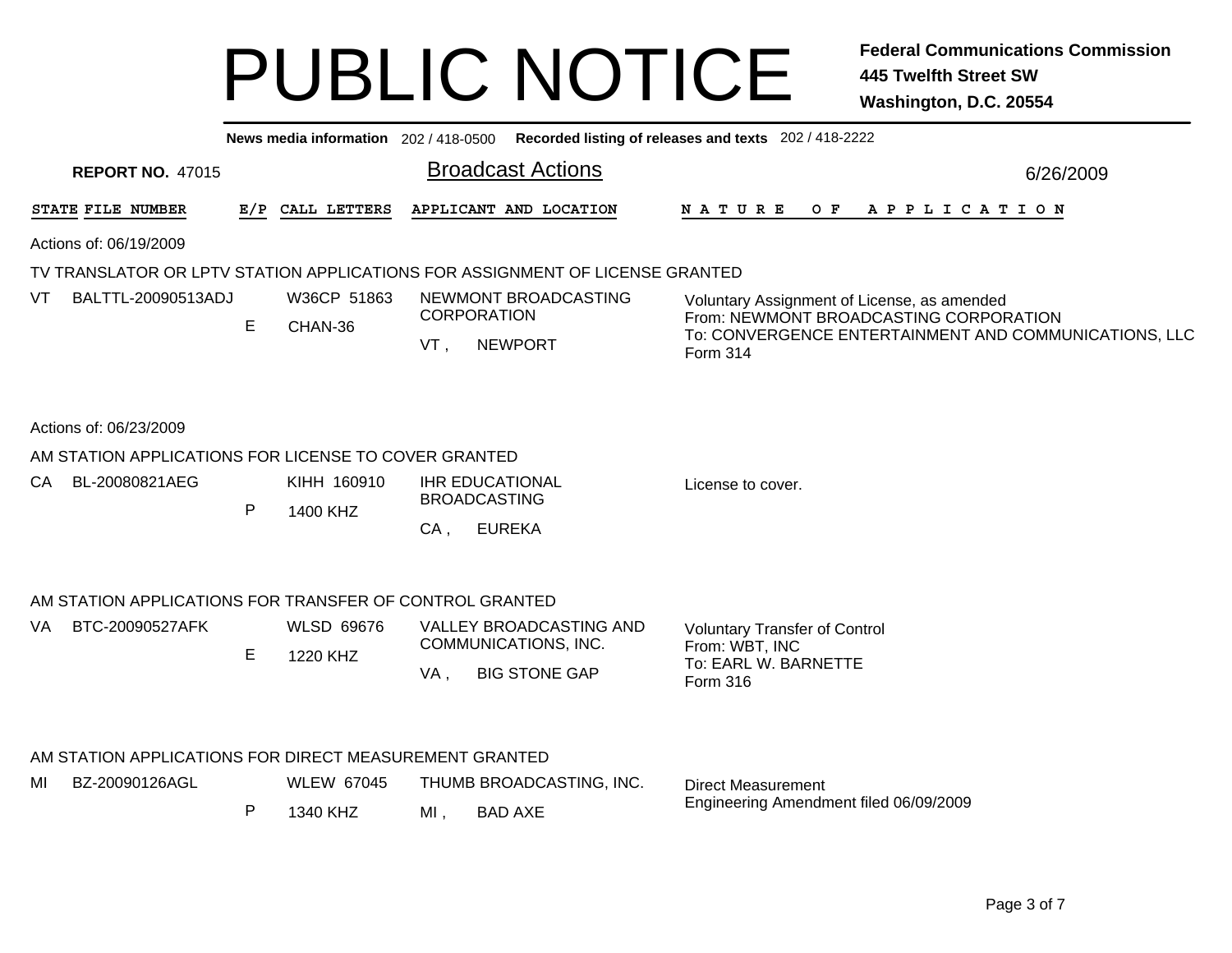|     |                                                        |   |                              |                                                 | News media information 202 / 418-0500 Recorded listing of releases and texts 202 / 418-2222 |                           |  |  |  |  |  |  |                       |  |
|-----|--------------------------------------------------------|---|------------------------------|-------------------------------------------------|---------------------------------------------------------------------------------------------|---------------------------|--|--|--|--|--|--|-----------------------|--|
|     | <b>REPORT NO. 47015</b>                                |   |                              |                                                 | <b>Broadcast Actions</b>                                                                    |                           |  |  |  |  |  |  | 6/26/2009             |  |
|     | STATE FILE NUMBER                                      |   | E/P CALL LETTERS             |                                                 | APPLICANT AND LOCATION                                                                      | N A T U R E<br>O F        |  |  |  |  |  |  | A P P L I C A T I O N |  |
|     | Actions of: 06/23/2009                                 |   |                              |                                                 |                                                                                             |                           |  |  |  |  |  |  |                       |  |
|     | AM STATION APPLICATIONS FOR DIRECT MEASUREMENT GRANTED |   |                              |                                                 |                                                                                             |                           |  |  |  |  |  |  |                       |  |
| TX. | BZ-20090318AEK                                         |   | <b>KTSA 71087</b><br>550 KHZ | <b>BMP SAN ANTONIO LICENSE</b><br>COMPANY, L.P. |                                                                                             | <b>Direct Measurement</b> |  |  |  |  |  |  |                       |  |
|     |                                                        | P |                              | $TX$ ,                                          | <b>SAN ANTONIO</b>                                                                          |                           |  |  |  |  |  |  |                       |  |
|     | FM STATION APPLICATIONS FOR LICENSE TO COVER GRANTED   |   |                              |                                                 |                                                                                             |                           |  |  |  |  |  |  |                       |  |
| TN  | BLH-20090615ADB                                        | E | WALV-FM<br>70784             |                                                 | J. L. BREWER BROADCASTING<br>OF CLEVELAND, LLC                                              | License to cover.         |  |  |  |  |  |  |                       |  |
|     |                                                        |   | 105.1 MHZ                    | $TN$ ,                                          | <b>LAKESITE</b>                                                                             |                           |  |  |  |  |  |  |                       |  |
| ТX  | BLH-20090615AFI                                        | E | KBXT 57802<br>101.9 MHZ      | $TX$ ,                                          | <b>BRAZOS VALLEY</b><br>COMMUNICATIONS, LTD.<br><b>WIXON VALLEY</b>                         | License to cover.         |  |  |  |  |  |  |                       |  |
| UT  | BLH-20090615AFM                                        | Е | KCDC 166049<br>98.5 MHZ      | UT,                                             | COCHISE BROADCASTING LLC<br><b>MILFORD</b>                                                  | License to cover.         |  |  |  |  |  |  |                       |  |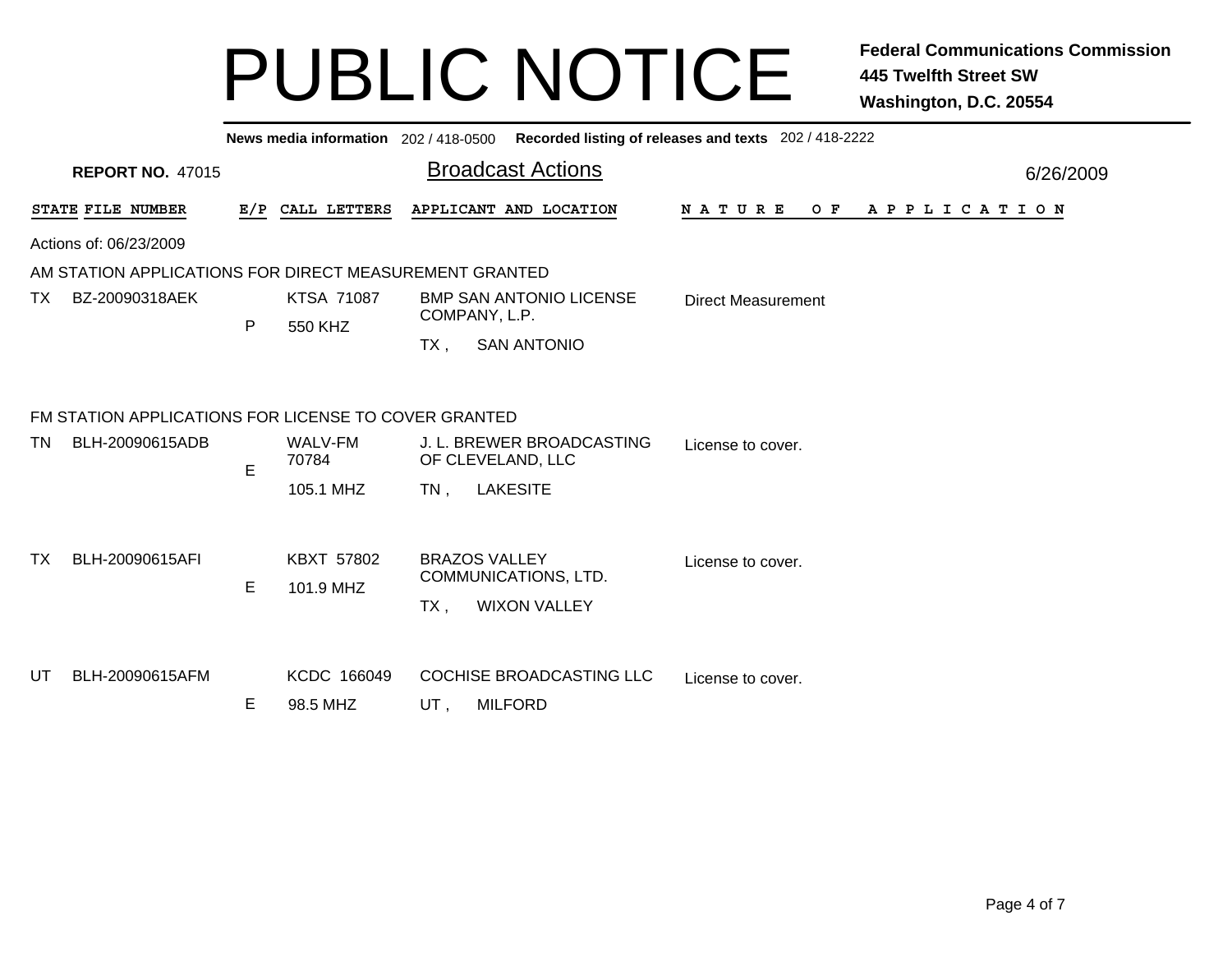| Recorded listing of releases and texts 202 / 418-2222<br>News media information 202 / 418-0500 |                                                             |                               |                   |                                                  |                                                                                        |           |  |  |  |  |
|------------------------------------------------------------------------------------------------|-------------------------------------------------------------|-------------------------------|-------------------|--------------------------------------------------|----------------------------------------------------------------------------------------|-----------|--|--|--|--|
| <b>REPORT NO. 47015</b>                                                                        |                                                             |                               |                   | <b>Broadcast Actions</b>                         |                                                                                        | 6/26/2009 |  |  |  |  |
| STATE FILE NUMBER                                                                              |                                                             | E/P CALL LETTERS              |                   | APPLICANT AND LOCATION                           | N A T U R E<br>O F<br>A P P L I C A T I O N                                            |           |  |  |  |  |
| Actions of: 06/23/2009                                                                         |                                                             |                               |                   |                                                  |                                                                                        |           |  |  |  |  |
| FM STATION APPLICATIONS FOR LICENSE TO COVER GRANTED                                           |                                                             |                               |                   |                                                  |                                                                                        |           |  |  |  |  |
| BLED-20090617ABQ<br>ND.                                                                        | E                                                           | <b>KLUU 94213</b><br>89.1 MHZ | <b>FOUNDATION</b> | <b>EDUCATIONAL MEDIA</b>                         | License to cover.                                                                      |           |  |  |  |  |
|                                                                                                |                                                             |                               | ND,               | <b>JAMESTOWN</b>                                 |                                                                                        |           |  |  |  |  |
|                                                                                                | FM STATION APPLICATIONS FOR MODIFICATION OF LICENSE GRANTED |                               |                   |                                                  |                                                                                        |           |  |  |  |  |
| BMLED-20090618ACZ<br>ТX                                                                        | E                                                           | <b>KSYM-FM</b><br>58788       | $TX$ ,            | <b>SAN ANTONIO COLLEGE</b><br><b>SAN ANTONIO</b> | License to modify.                                                                     |           |  |  |  |  |
|                                                                                                |                                                             | 90.1 MHZ                      |                   |                                                  |                                                                                        |           |  |  |  |  |
| FM STATION APPLICATIONS FOR MINOR CHANGE TO A LICENSED FACILITY GRANTED                        |                                                             |                               |                   |                                                  |                                                                                        |           |  |  |  |  |
| BPH-20071004ABS<br>AZ                                                                          |                                                             | <b>KIKO-FM 11894</b>          | 1TV.COM, INC.     |                                                  | Minor change in licensed facilities.                                                   |           |  |  |  |  |
|                                                                                                | E                                                           | 97.3 MHZ                      | AZ,               | <b>CLAYPOOL</b>                                  | Petition to Deny filed 12/12/2007 (Taylor)                                             |           |  |  |  |  |
|                                                                                                |                                                             |                               |                   |                                                  | Opposition to Petition to Deny filed 12/20/2007 (SHOECRAFT)                            |           |  |  |  |  |
|                                                                                                |                                                             |                               |                   |                                                  | Petition to Deny denied by letter 6/23/2009<br>Application granted by letter 6/23/2009 |           |  |  |  |  |
| BPH-20080805ABQ<br>PA.                                                                         |                                                             | WJSA-FM<br>33085              | <b>COMPANY</b>    | CONVENANT BROADCASTING                           | Minor change in licensed facilities.                                                   |           |  |  |  |  |
|                                                                                                | Е                                                           | 96.3 MHZ                      | PA,               | <b>JERSEY SHORE</b>                              | Engineering Amendment filed 10/22/2008                                                 |           |  |  |  |  |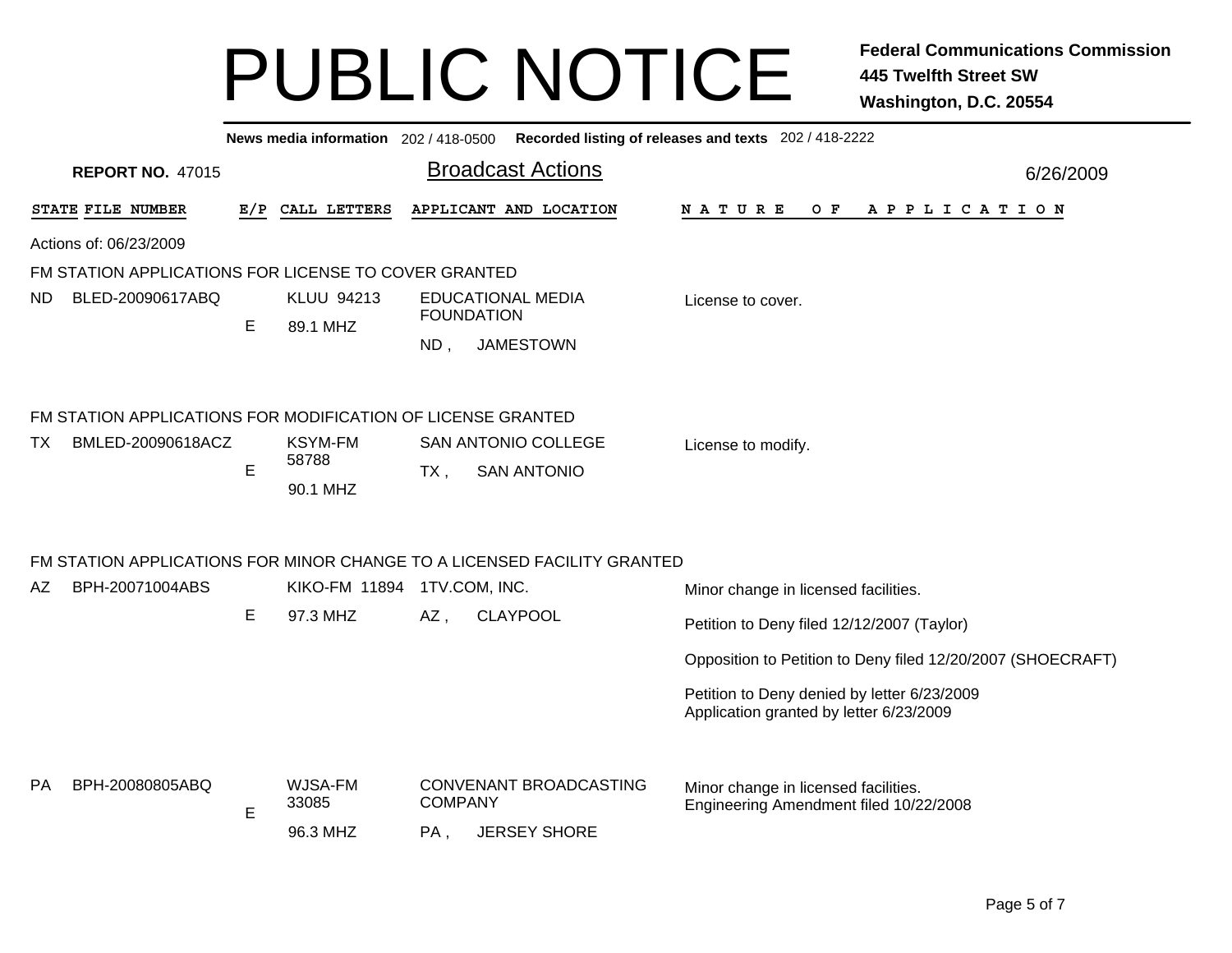| News media information 202 / 418-0500 Recorded listing of releases and texts 202 / 418-2222 |                                                              |   |                   |                                                         |                                                                         |                                                                                             |           |
|---------------------------------------------------------------------------------------------|--------------------------------------------------------------|---|-------------------|---------------------------------------------------------|-------------------------------------------------------------------------|---------------------------------------------------------------------------------------------|-----------|
|                                                                                             | <b>REPORT NO. 47015</b>                                      |   |                   |                                                         | <b>Broadcast Actions</b>                                                |                                                                                             | 6/26/2009 |
|                                                                                             | STATE FILE NUMBER                                            |   | E/P CALL LETTERS  |                                                         | APPLICANT AND LOCATION                                                  | O F<br>N A T U R E<br>A P P L I C A T I O N                                                 |           |
|                                                                                             | Actions of: 06/23/2009                                       |   |                   |                                                         |                                                                         |                                                                                             |           |
|                                                                                             |                                                              |   |                   |                                                         | FM STATION APPLICATIONS FOR MINOR CHANGE TO A LICENSED FACILITY GRANTED |                                                                                             |           |
| IN                                                                                          | BPED-20090324ADH                                             |   | <b>WIKV 90470</b> |                                                         | <b>EDUCATIONAL MEDIA</b><br><b>FOUNDATION</b>                           | Minor change in licensed facilities.                                                        |           |
|                                                                                             |                                                              | Е | 89.3 MHZ          |                                                         |                                                                         |                                                                                             |           |
|                                                                                             |                                                              |   |                   | $IN$ ,                                                  | PLYMOUTH                                                                |                                                                                             |           |
|                                                                                             | FM STATION APPLICATIONS FOR TRANSFER OF CONTROL GRANTED      |   |                   |                                                         |                                                                         |                                                                                             |           |
| VA                                                                                          | BTCH-20090527AFL                                             |   | <b>WAXM 69689</b> |                                                         | VALLEY BROADCASTING AND                                                 | <b>Voluntary Transfer of Control</b>                                                        |           |
|                                                                                             |                                                              | E | 93.5 MHZ          |                                                         | COMMUNICATIONS, INC.                                                    | From: WBT, INC                                                                              |           |
|                                                                                             |                                                              |   |                   | VA,                                                     | <b>BIG STONE GAP</b>                                                    | To: EARL W. BARNETTE<br>Form 316                                                            |           |
|                                                                                             |                                                              |   |                   |                                                         |                                                                         |                                                                                             |           |
|                                                                                             | FM TRANSLATOR APPLICATIONS FOR ASSIGNMENT OF LICENSE GRANTED |   |                   |                                                         |                                                                         |                                                                                             |           |
| AΖ                                                                                          | BALFT-20090428ABI                                            | E |                   | K217EP 122167 YOUR CHRISTIAN COMPANION<br>NETWORK, INC. |                                                                         | Voluntary Assignment of License, as amended<br>From: YOUR CHRISTIAN COMPANION NETWORK, INC. |           |
|                                                                                             |                                                              |   | 91.3 MHZ          | AZ,                                                     | <b>FLAGSTAFF</b>                                                        | To: ST. PAUL BIBLE COLLEGE<br>Form 345                                                      |           |
|                                                                                             | FM TRANSLATOR APPLICATIONS FOR ASSIGNMENT OF PERMIT GRANTED  |   |                   |                                                         |                                                                         |                                                                                             |           |
| ID                                                                                          | BAPFT-20090504ABB                                            |   |                   |                                                         | K249EE 142204 BONNEVILLE HOLDING                                        | Voluntary Assignment of Construction Permit                                                 |           |
|                                                                                             |                                                              | Е | 97.7 MHZ          | <b>COMPANY</b>                                          |                                                                         | From: BONNEVILLE HOLDING COMPANY                                                            |           |
|                                                                                             |                                                              |   |                   | ID,                                                     | <b>IDAHO FALLS</b>                                                      | To: RIVERBEND COMMUNICATIONS, LLC<br>Form 345<br><b>Granted With Condition</b>              |           |